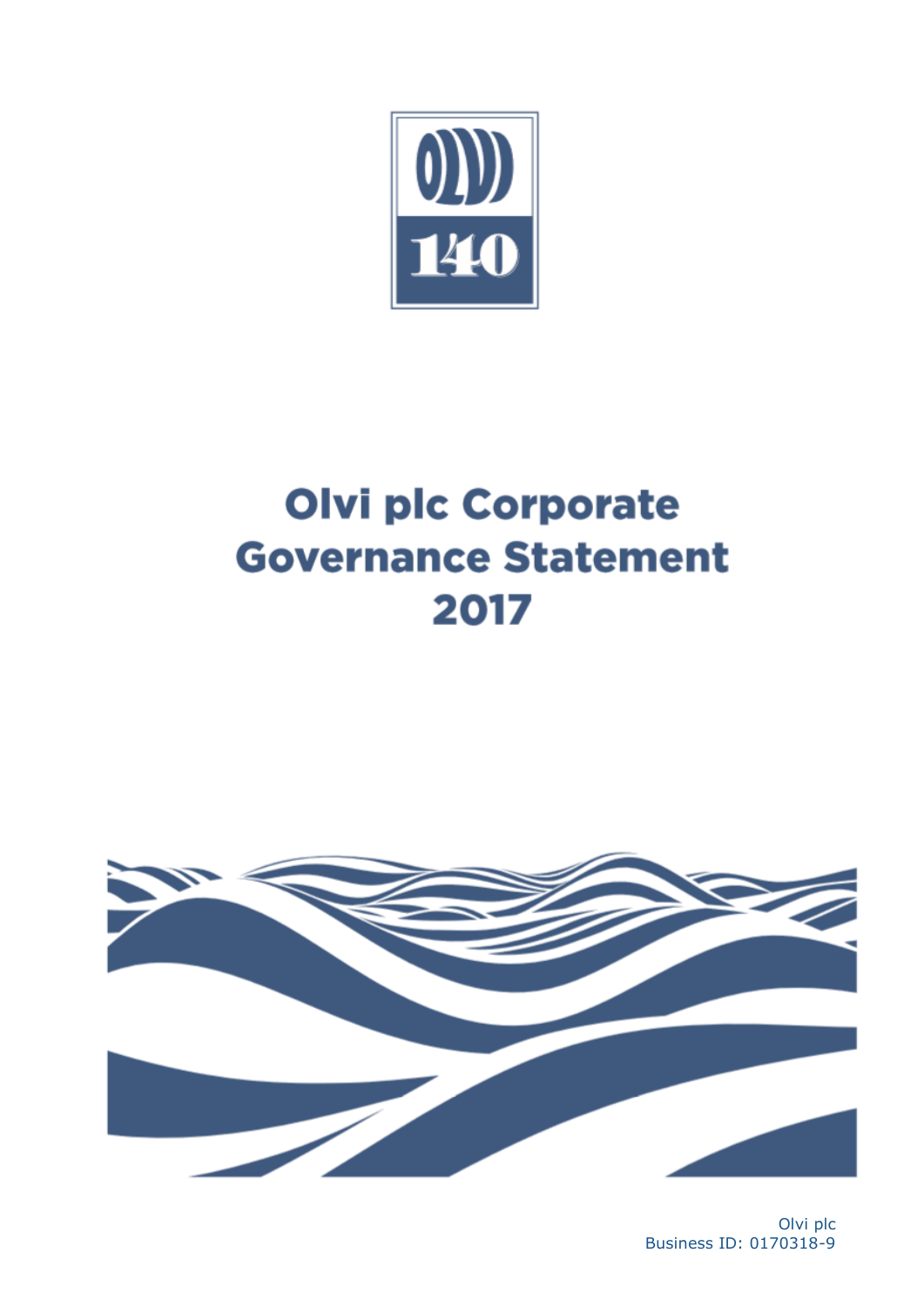# **Table of Contents**

| RECOMMENDATION 1 Notice of the General Meeting and Proposals for Resolutions 3                                                                                              |
|-----------------------------------------------------------------------------------------------------------------------------------------------------------------------------|
| RECOMMENDATION 2 Shareholders' Proposals for Issues to Be Addressed at the General Meeting  4                                                                               |
|                                                                                                                                                                             |
|                                                                                                                                                                             |
|                                                                                                                                                                             |
| RECOMMENDATIONS 5 AND 6 Election and Term of Office of the Board of Directors 5                                                                                             |
| RECOMMENDATION 7 Preparation of the Proposal for the Composition of the Board of Directors  5                                                                               |
|                                                                                                                                                                             |
|                                                                                                                                                                             |
|                                                                                                                                                                             |
|                                                                                                                                                                             |
|                                                                                                                                                                             |
|                                                                                                                                                                             |
|                                                                                                                                                                             |
|                                                                                                                                                                             |
|                                                                                                                                                                             |
|                                                                                                                                                                             |
|                                                                                                                                                                             |
|                                                                                                                                                                             |
|                                                                                                                                                                             |
| RECOMMENDATIONS 22 to 24 Decision-making related to remuneration, the Board of Directors'<br>remuneration and shareholdings, structure of the remuneration of management  8 |
|                                                                                                                                                                             |
|                                                                                                                                                                             |
|                                                                                                                                                                             |
|                                                                                                                                                                             |
|                                                                                                                                                                             |
|                                                                                                                                                                             |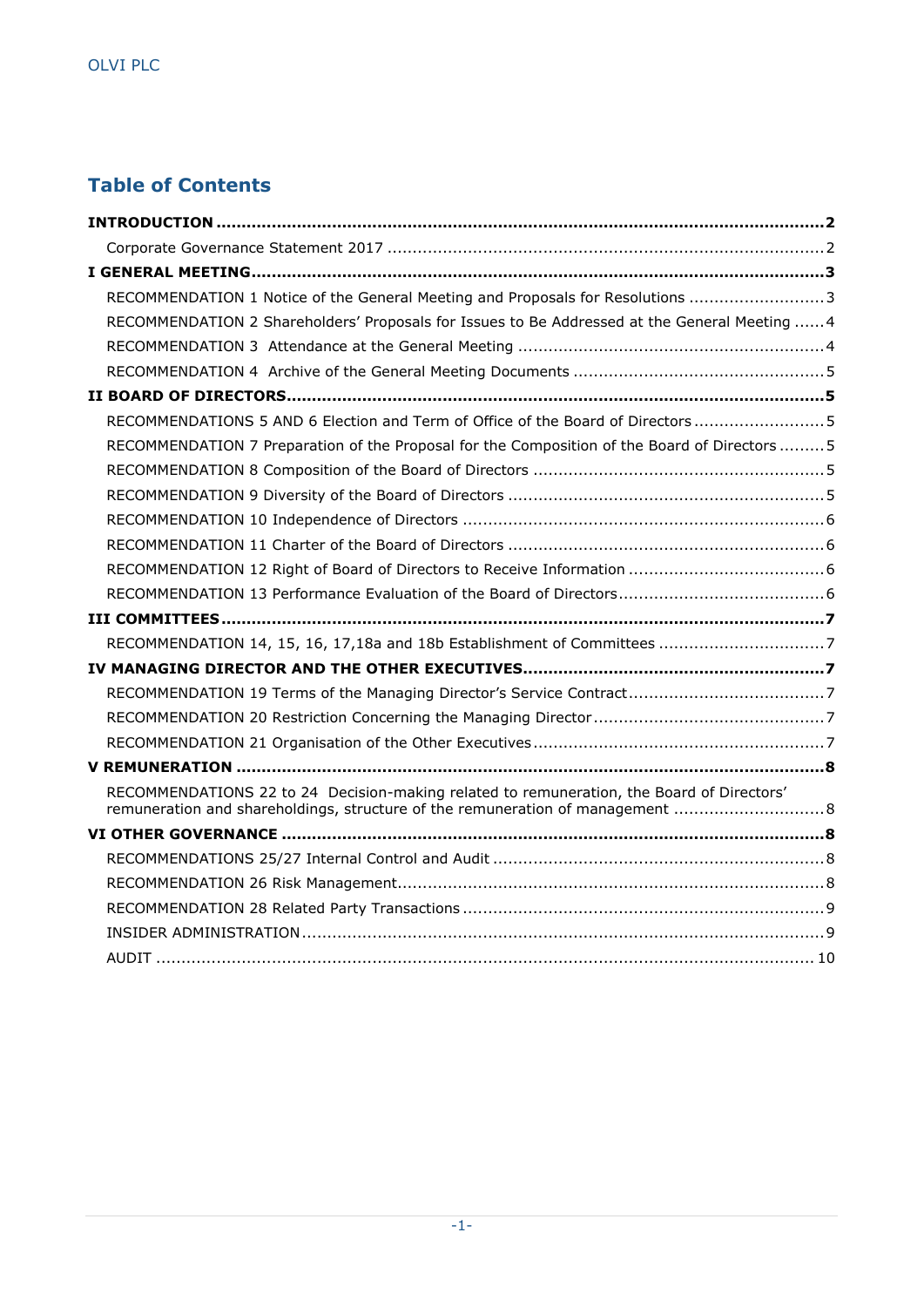# <span id="page-2-0"></span>INTRODUCTION



## <span id="page-2-1"></span>Corporate Governance Statement 2017

Olvi plc has a one-tier management structure. The statutory bodies consist of the **General Meeting, Board of Directors** and **Managing Director**. The company does not have a Supervisory Board.

The corporate governance model is efficient and flexible. It is based on the principle of majority rule, which promotes a strong ownership role and is balanced out by the principle of equal treatment, qualified majority requirements, and the rights given to minority shareholders, as well as a clear division between the responsibilities of the company's governing bodies.

The mutual relations, responsibilities, authorities, duties and operating methods of the sector managers and the personnel employed by the company have been constructed within the framework set by law to guide and direct the business and administration in a way that increases shareholder value.

Olvi plc (hereafter the company) adheres to responsible and open corporate governance of a high standard. Good corporate governance is based on a combination of laws and decrees issued on the basis of them, as well as self-regulation and other best practices. Open corporate governance supports the value creation of the company and its attractiveness as an investment object.

The company complies with the Corporate Governance Recommendation for Listed Companies issued by NASDAQ OMX Helsinki Ltd, Finland Chamber of Commerce and the Confederation of Finnish Industries as valid from time to time, explaining any departures. Olvi plc has complied with the recommendation since it entered into force in 2003.

Olvi plc complies with the Corporate Governance Code approved by the Securities Market Association that entered into force on 1 January 2016.

Below, the company will explain the following departures: III Committees, Recommendations 14, 15, 16, 17, 18a and 18b / Establishment of Committees.

The company's Board of Directors has considered this statement, and it was prepared as a statement separate from the Board of Directors' report. The statement is not updated during the accounting period, but up-to-date information on the subject areas included in it is presented on the company's Web site at <https://www.olvi.fi/en/>

The Corporate Governance Code is publicly available on the Web site of the Securities Market Association > [Finnish Corporate Governance Code 2015](http://cgfinland.fi/files/2012/01/hallinnointikoodi-2015eng.pdf)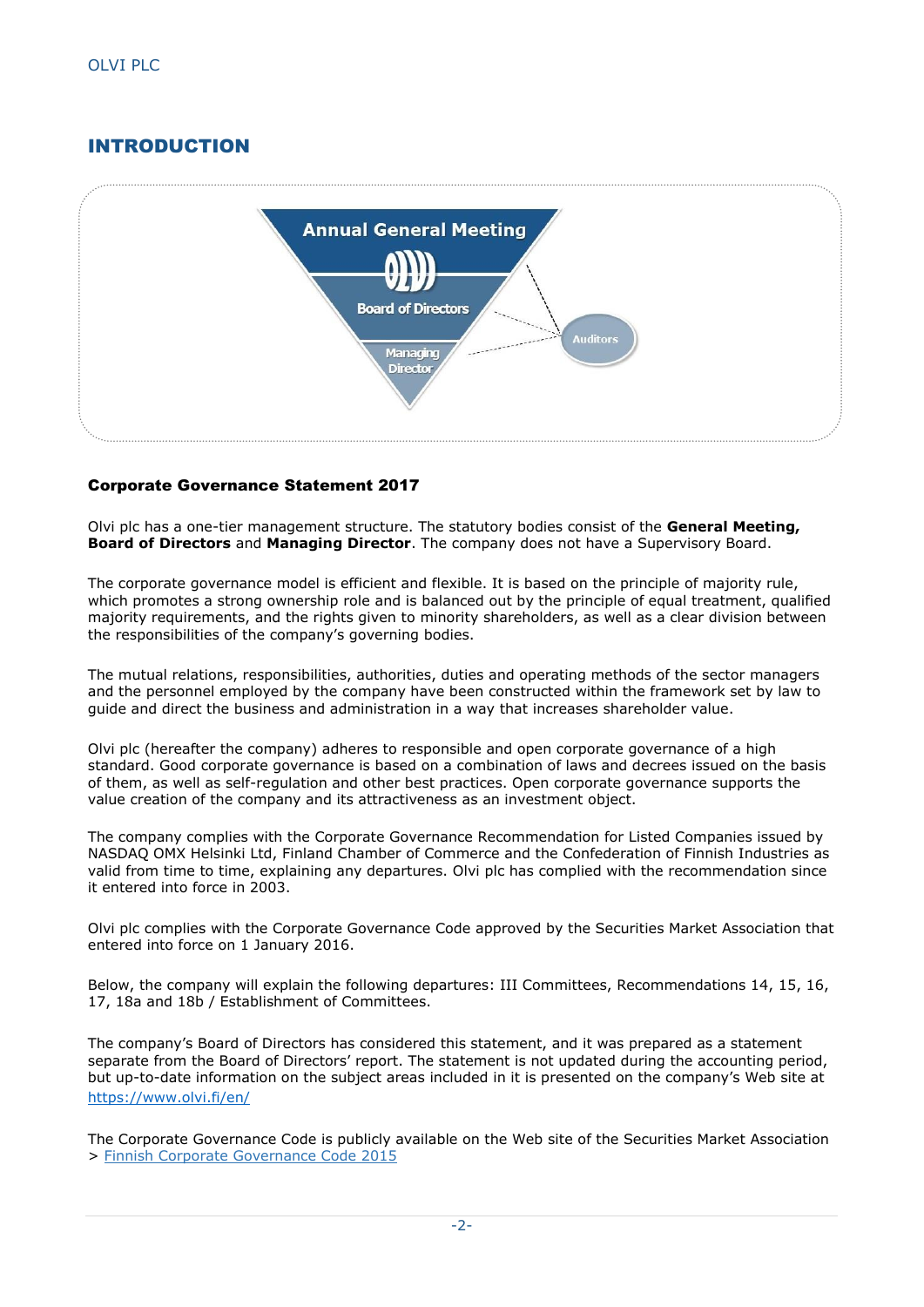# <span id="page-3-0"></span>I GENERAL MEETING

#### <span id="page-3-1"></span>RECOMMENDATION 1

#### <span id="page-3-2"></span>Notice of the General Meeting and Proposals for Resolutions

Highest decision-making power in Olvi plc is exercised by the General Meeting of Shareholders. Shareholders exercise their decision-making power at the General Meeting, where they have the right to speak, ask questions, and vote.

According to the Limited Liability Companies Act and Olvi plc's Articles of Association, the duties of the General Meeting include:

- to decide on amendments to the Articles of Association and share capital as well as on convertible debt securities and option loans or options,
- to confirm the income statement and balance sheet,
- to decide on profit distribution,
- to decide upon the granting of discharge from liability to the Board members and the Managing Director,
- to decide on the number of Board members and auditors,
- to elect the Board members and the auditors,
- to decide on the fees and the grounds of compensation of travel costs of the Board members and the auditors.

The Annual General Meeting shall be held annually on the date determined by the Board before the end of June. The AGM can be held in Iisalmi, Helsinki, Espoo or Vantaa, as decided by the Board.

The notice to convene the Annual General Meeting shall be published as a stock exchange release and, should the Board of Directors so decide, published in one widely circulated newspaper of the Board of Directors' choice and on the company's Web site no earlier than three (3) months and no later than three (3) weeks before the General Meeting, in any case no later than eight (8) days before the record date for the General Meeting referred to in Chapter 4, Section 2(2) of the Limited Liability Companies Act.

In order to attend the General Meeting, shareholders must register themselves with the company no later than on the date specified in the notice to convene the meeting, which may be no earlier than ten (10) days before the meeting. Furthermore, the provisions of the Limited Liability Companies Act pertaining to the right to attend a General Meeting of a company belonging to the book-entry system shall be observed.

The Board decides upon the method of delivery of other notifications to the shareholders individually in each case.

The notice of General Meeting shall include

- a proposal for the agenda,
- the essential contents of the Board of Director's proposals for resolution and, if the matter at hand involves other documents, a notice of the time and place where they are available for inspection,
- a mention of the fact that a shareholder has a right to obtain copies of these documents on request,
- the member candidates who have been notified to the Board,
- proposal concerning the composition of the board of Directors,
- the specific procedure, if any, according to which the directors are to be appointed pursuant to Section 9 of Chapter 6 of the Limited Liability Companies Act,
- proposal concerning the remuneration of the members of the Board,
- proposal concerning the election of auditors.

Any proposals submitted by shareholders concerning the composition and remuneration of the Board of Directors and the election of auditors shall be included in the notice of the General Meeting provided that the shareholders who submitted the proposal:

- represent no less than 10% of the votes conferred by the company's shares;
- the candidates have consented to the appointment; and
- the proposal was submitted to the company in such a manner that it can be included in the meeting notice.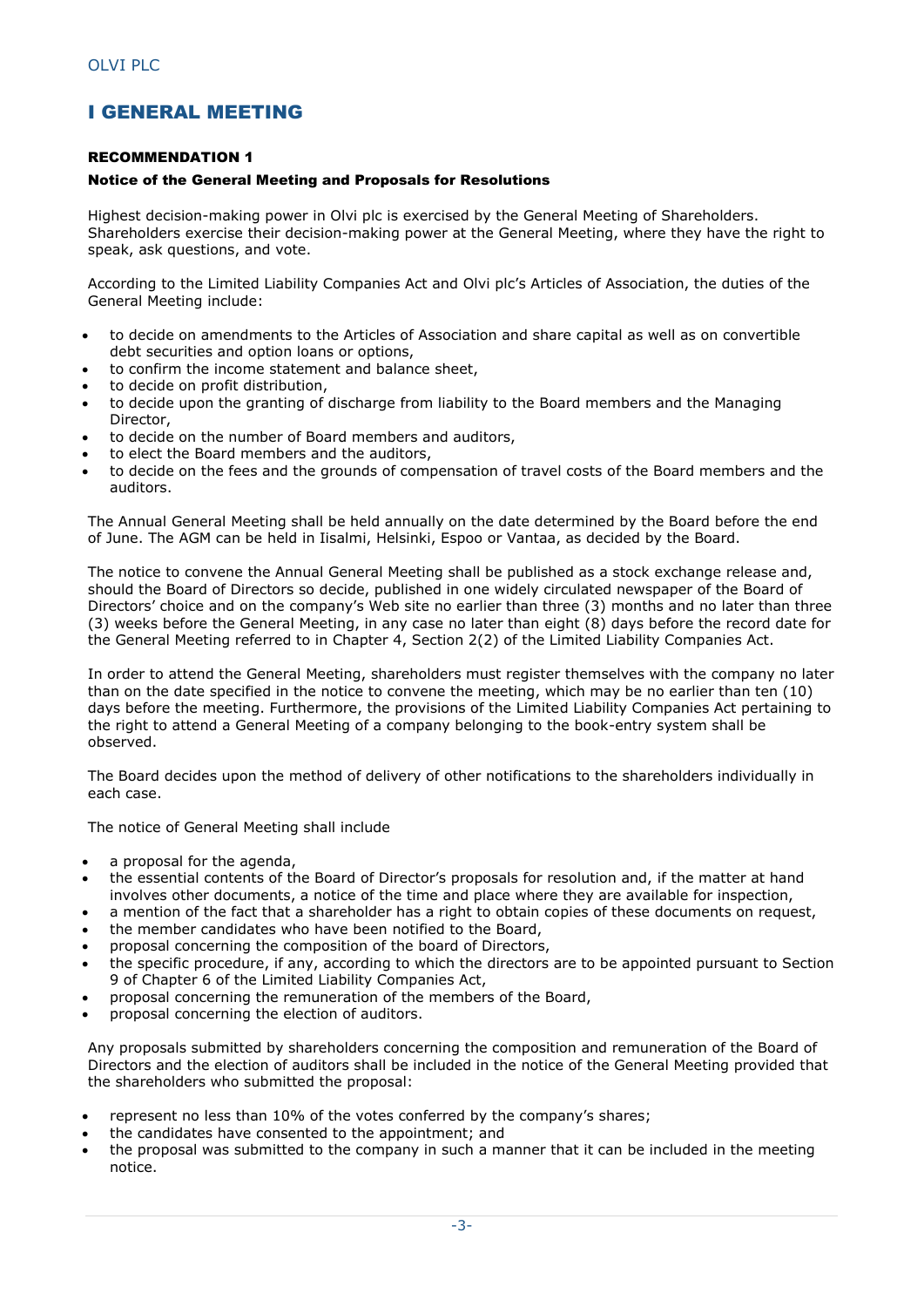#### *Olvi plc's Annual General Meeting 2017*

The Annual General Meeting was held on 21 April 2017 in Iisalmi. There were 159 shareholders present, representing a total of 78,425,122 votes. This consisted of 3,618,256 Series K shares (20 votes per share) and 6,060,002 Series A shares (one vote per share).

Four of the six members of the Board of Directors attended the meeting. Furthermore, the Managing Director, Chief Financial Officer and auditor were present. All decisions made at the General Meeting can be found in the bulletin released on 21 April 2017. The documents of the General Meeting are available on the [AGM 2017](https://www.olvigroup.fi/en/investors/corporate-governance/annual-general-meeting-shareholders/annual-meeting-2017/) page.

#### <span id="page-4-0"></span>RECOMMENDATION 2

#### Shareholders' Proposals for Issues to Be Addressed at the General Meeting

A shareholder has the right to have a matter falling within the competence of the General Meeting under the Limited Liability Companies Act dealt with by the General Meeting. The company will publish its financial reporting schedule for the upcoming year before the closing of the accounting period. The schedule will include the date on which any shareholder's demands to have a matter dealt with by the Annual General Meeting shall be submitted to Olvi plc's Board of Directors at the latest. Under the Limited Liability Companies Act, the date may not be earlier than four weeks prior to the issuance of the notice of the General Meeting.

It is the duty of a shareholder to ensure that any matters demanded to be addressed at the General Meeting are in compliance with the Limited Liability Companies Act and that they are sufficiently detailed in order for them to be included in the notice of the General Meeting and be addressed at the General Meeting. The shareholder who made the demand also has the duty to ensure that a proposal for a resolution on the basis of which the matter can be resolved, is submitted to the General Meeting.

Any similar proposals submitted by shareholders representing no less than 10% of the company's shares after the publication of the notice of the General Meeting, must be published separately.

Before the General Meeting, Olvi plc will publish the following in the [Investors/AGM](https://www.olvigroup.fi/en/investors/corporate-governance/annual-general-meeting-shareholders/) section of its Web site:

- notice to convene the Annual General Meeting,
- documents to be presented to the meeting,
- proposals for resolution for the meeting,
- the date by which a shareholder shall notify the company's Board of Directors of a demand to have a matter dealt with by the Annual General Meeting, and
- a postal and/or email address to which demands to have a matter included on the agenda of the AGM shall be submitted,
- biographical details of the candidates for the Board,
- instructions for shareholders, and
- a link to online registration.

#### <span id="page-4-1"></span>RECOMMENDATION 3 Attendance at the General Meeting

The Managing Director, the members of the company's Board of Directors and the auditor will attend Olvi plc's General Meetings. When a new member is to be elected to the Board of Directors, the company pays particular attention to the requirement that the candidate shall attend the General Meeting deciding on the election. This makes it possible to introduce him or her to the shareholders.

The presence of the auditor at the Annual General meetings allows the shareholders to ask the auditor for more detailed information on matters that may have an impact on the evaluation of the financial statements or other issues on the agenda of the meeting.

If one or more persons fail to attend the General Meeting pursuant to the recommendation, the company shall notify the General Meeting of the absence.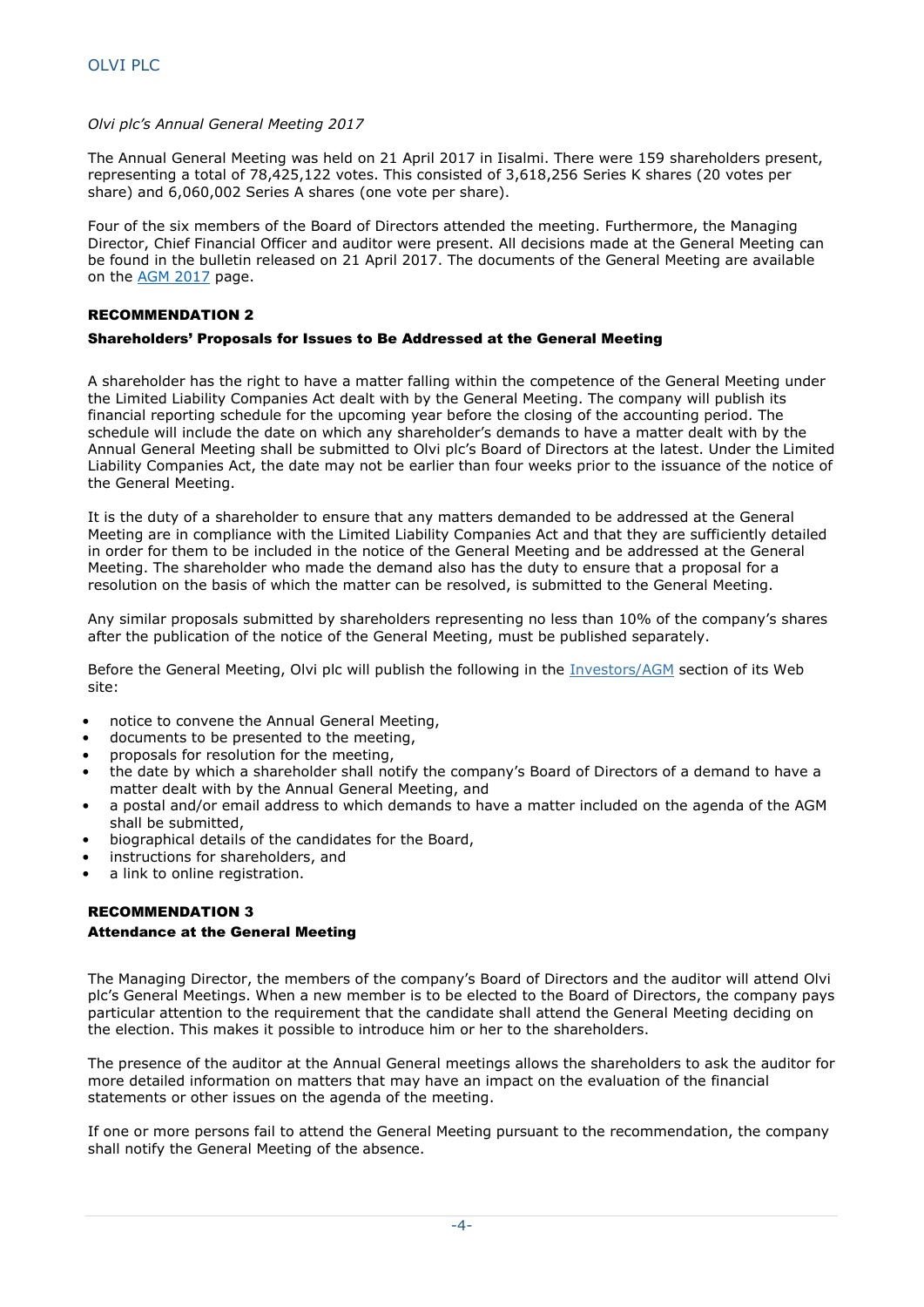#### <span id="page-5-0"></span>RECOMMENDATION 4 Archive of the General Meeting Documents

Within two weeks of the meeting, Olvi plc will publish on its Web site the minutes of the General Meeting including the voting results, as well as those attachments to the minutes that constitute part of a decision made at the meeting. The documents will be kept available for viewing for a minimum of five (5) years after the General Meeting. Shareholders have the opportunity to study the General Meeting materials from previous years.

The minutes of Annual General Meetings shall be archived at the company's head office as long as the company exists.

# <span id="page-5-1"></span>II BOARD OF DIRECTORS

#### <span id="page-5-2"></span>RECOMMENDATIONS 5 AND 6

#### <span id="page-5-3"></span>Election and Term of Office of the Board of Directors

According to the Articles of Association of Olvi plc, the Annual General Meeting shall elect the Board of Directors. Election takes place annually for a period extending to the next Annual General Meeting of the company.

#### <span id="page-5-4"></span>RECOMMENDATION 7

#### <span id="page-5-5"></span>Preparation of the Proposal for the Composition of the Board of Directors

The election of the Board of Directors is one of the most important decisions taken in the General Meeting. The company shall receive a proposal for the composition of the Board of Directors from major shareholders. On its Web site, the company has announced the date by which a shareholder shall notify the company's Board of Directors of any proposals to be dealt with by the Annual General Meeting.

#### <span id="page-5-6"></span>RECOMMENDATION 8

#### <span id="page-5-7"></span>Composition of the Board of Directors

The Board of Directors includes at least four (4) and at most six (6) members elected by the General Meeting of Shareholders. Their term of office lasts until the closing of the General Meeting following their election.

From the Annual General Meeting of 14 April 2016 until the Annual General Meeting of 21 April 2017, the Board of Directors comprised five (5) members: Jaakko Autere, Nora Hortling, Esa Lager, Elisa Markula and Heikki Sirviö. The Board of Directors had elected from amongst themselves Esa Lager as Chairman and Nora Hortling as Vice Chair.

The Annual General Meeting of 21 April 2017 elected Jaakko Autere, Pentti Hakkarainen, Nora Hortling, Esa Lager, Elisa Markula and Heikki Sirviö to the Board of Directors. The Board of Directors organised on 21 April 2017 and elected from amongst themselves Pentti Hakkarainen as Chairman and Nora Hortling as Vice Chair.

Kati Kokkonen, Chief Financial Officer of Olvi plc, has served as the secretary of the Board.

#### <span id="page-5-8"></span>RECOMMENDATION 9

#### <span id="page-5-9"></span>Diversity of the Board of Directors

When preparing the composition of the Board of Directors, the requirements imposed by the company's operations and the company's current stage of development shall be taken into account. Diversity of the knowhow, experience and opinions of the members of the Board promotes the ability to have an openminded approach to innovative ideas and also the ability to support and challenge the company's executive management.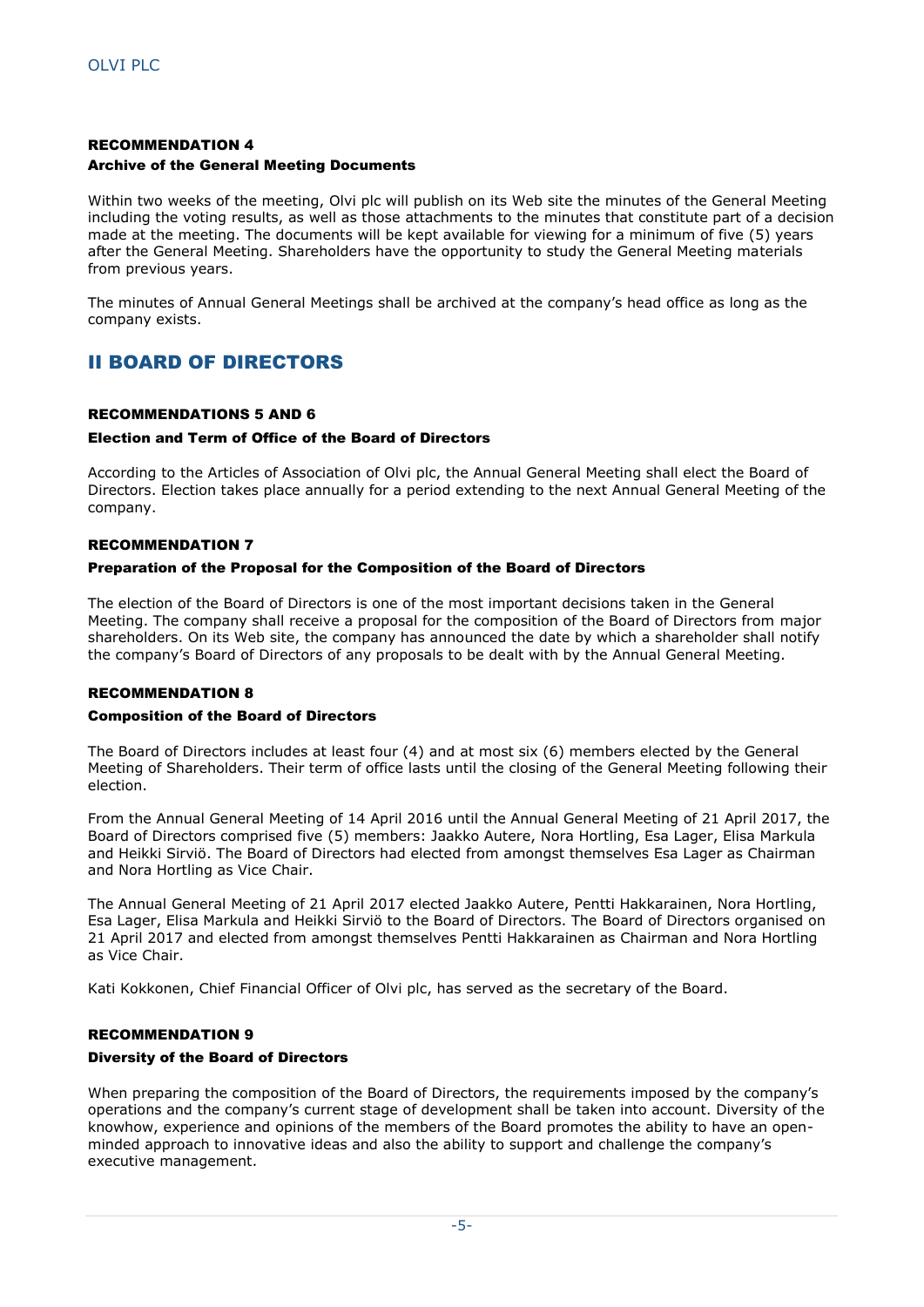## OLVI PLC

The members of Olvi plc's Board of Directors shall represent diversified knowledge and skills, including industry knowledge, and possess a variety of professional backgrounds in a way that allows work and international experience, different ages and genders to support and supplement each other for the good of the company's business and to increase shareholder value.

In addition to the competence required for the position, anyone to be elected a Board member shall have the possibility to devote a sufficient amount of time to attending to the duties.

A legal person, a minor, anyone under guardianship or with restricted legal competency, bankrupt or banned from doing business cannot be elected a Board member.

The [Board members'](https://www.olvigroup.fi/en/investors/corporate-governance/olvi-plcs-board-directors/members-of-the-board/) work experience and key memberships in other companies are presented on the company's Web site.

#### <span id="page-6-0"></span>RECOMMENDATION 10

#### Independence of Directors

The Board of Directors annually assesses the independence of its members and reports which Board members it determines to be independent of the company and its significant shareholders. The majority of the members of the Board shall be independent of the company, and at least two members who are independent of the company shall also be independent of the significant shareholders of the company.

#### *Independence of Board members in 2017*

All Board members have been independent of the company. Among the Board members, Pentti Hakkarainen, Jaakko Autere, Esa Lager and Elisa Markula have also been independent of significant shareholders.

#### <span id="page-6-1"></span>RECOMMENDATION 11

#### Charter of the Board of Directors

The Board of Directors has confirmed rules of procedure that determine, among other things, the duties of the Board, the decision-making procedure and meeting practices. [The rules of procedure of Olvi plc's](https://www.olvigroup.fi/app/uploads/sites/2/2017/06/Procedure-of-Olvi-plc’s-Board-.pdf)  [Board of Directors](https://www.olvigroup.fi/app/uploads/sites/2/2017/06/Procedure-of-Olvi-plc’s-Board-.pdf) have been published on the company's Web site.

#### <span id="page-6-2"></span>RECOMMENDATION 12

#### Right of Board of Directors to Receive Information

Primary responsibility for the preparation and presentation of matters to be discussed by the Board lies with the Managing Director of Olvi plc. The Managing Director is also responsible for ensuring that the Board of Directors receives sufficient information for assessing the operations and financial position of the company and its subsidiaries, as well as any other matters to be discussed.

The company will ensure that its members receive information by regularly reporting on the Group's business, operating environment, markets and financial position, as well as any substantial procurement or other contracts.

The company will individually introduce any new Board members to the company's operations. The need for introduction is assessed individually for each member, and personal wishes are listened to.

#### <span id="page-6-3"></span>RECOMMENDATION 13

#### <span id="page-6-4"></span>Performance Evaluation of the Board of Directors

The Board of Directors carries out annual self-evaluation of its operations and working methods. In addition to the realisation of targets set for the Board of Directors' operations, the results of the evaluation reveal objects of development in Board work.

The members of the Board shall analyse the Board's role from viewpoints such as Group management and the fulfilment of the supervisory role. Through the evaluation, the company gets feedback on the success and further development of reporting by executive management and the presenter's role of the Managing Director.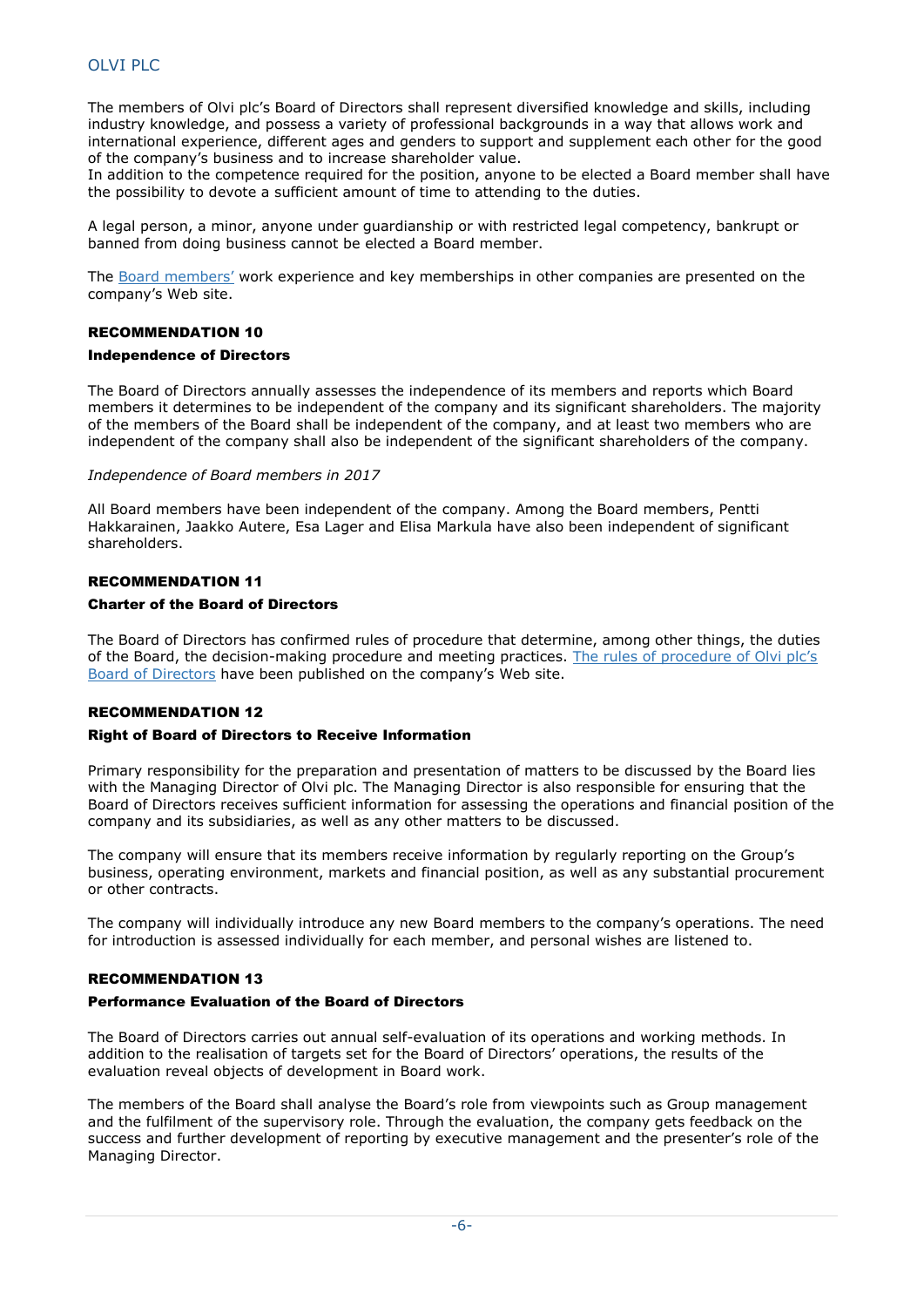## OLVI PLC

The members shall also evaluate the work of the Chairman of the Board, as well as their own performance and the added value they have brought to the company. The evaluation of one's own work and the achievement of targets is used across the entire company and is also realised in the Board of Directors.

If necessary, and/or if the Board so decides, an external evaluator can also be used.

# <span id="page-7-0"></span>III COMMITTEES

#### <span id="page-7-1"></span>RECOMMENDATION 14, 15, 16, 17,18a and 18b Establishment of Committees

The company has departed from Recommendations 14, 15, 16, 17, 18a and 18b / Establishment of Committees.

The company's Board of Directors has not established committees for the preparation of matters. In its rules of procedure, the Board has laid out that no committees will be established if the extent of the company's business does not require them. In that case the Board of Directors shall attend to the duties belonging to the committees. According to the Board's estimate, the number of Board members (6) and the extent of the company's business do not presently require division of the Board's work.

If called for by the situation, Olvi plc's Board of Directors may decide to establish an Audit Committee, Remuneration Committee and/or Nomination committee and to elect the committee members from among the Board members annually after the Annual General Meeting.

## <span id="page-7-2"></span>IV MANAGING DIRECTOR AND THE OTHER EXECUTIVES

Lasse Aho (b. 1958), Master of Social Sciences, has been the company's Managing Director since 2004. The duties, education and work experience of the Managing Director are described in the [Managing](https://www.olvigroup.fi/en/investors/corporate-governance/the-management-team/)  [Director](https://www.olvigroup.fi/en/investors/corporate-governance/the-management-team/) section of the company's Web site.

#### <span id="page-7-3"></span>RECOMMENDATION 19

#### <span id="page-7-4"></span>Terms of the Managing Director's Service Contract

The terms of the Managing Director's service contract are defined in the written director's contract approved by the Board of Directors. The contract also specifies the financial benefits of the service, including the Managing Director's severance package and any other compensation.

The financial benefits according to the director's contract are described in the company's published [Remuneration Report.](https://www.olvigroup.fi/en/releases-and-publications/annual-reports/)

#### <span id="page-7-5"></span>RECOMMENDATION 20

#### <span id="page-7-6"></span>Restriction Concerning the Managing Director

Olvi plc's Managing Director is not a member of the Board of Directors. The Managing Director acts as the presenting official at Board meetings.

The roles and responsibilities of the Chairman of the Board and the Managing Director are clearly divided in the rules of procedure of the Board of Directors.

#### <span id="page-7-7"></span>RECOMMENDATION 21 Organisation of the Other Executives

[Olvi plc's Management Group](https://www.olvigroup.fi/en/investors/corporate-governance/the-management-team/) assists the Managing Director in operational tasks. During 2017 the Management Group included Ilkka Auvola, Sales Director; Olli Heikkilä, Marketing Director; Pia Hortling, Public Relationship and Purchasing Director; Kati Kokkonen, CFO; Lauri Multanen, Production Director; and Marjatta Rissanen, Customer Service and Administrative Director.

Olvi plc's Management Group convenes monthly in an executive management group meeting. In the executive management group meeting, the Management Group handles both strategic and operational matters; Management Group guides the operation of the different functions and supervises the achievement of targets set. It responds to substantial deviations from results and targets, as well as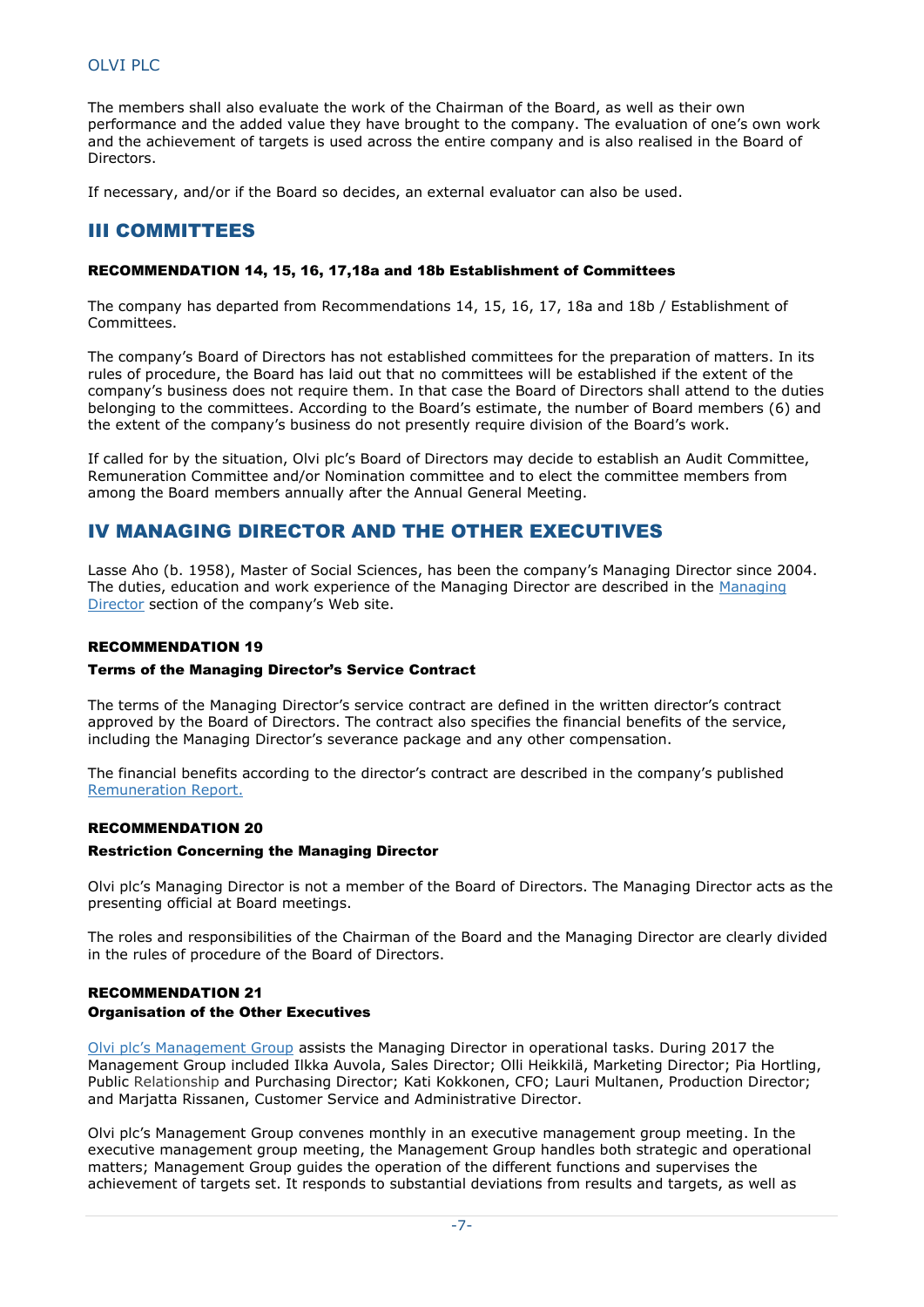changes in the operating environment. Furthermore, it ensures the operating preconditions for functional processes and the organisation, as well as sufficient flow of information and co-operation.

The education and work experience of the Management Group members are described on the company's Web site. Wages, emoluments and financial benefits paid to the Management Group are described in the *[Remuneration Report.](https://www.olvigroup.fi/en/releases-and-publications/annual-reports/)*

# <span id="page-8-0"></span>V REMUNERATION

#### <span id="page-8-1"></span>RECOMMENDATIONS 22 to 24

#### Decision-making related to remuneration, the Board of Directors' remuneration and shareholdings, structure of the remuneration of management

Decision-making related to remuneration, the Board of Directors' remuneration and shareholdings, as well as the structure of the remuneration of management are described in the separate, annually published [Remuneration Report.](https://www.olvigroup.fi/en/releases-and-publications/annual-reports/)

# <span id="page-8-2"></span>VI OTHER GOVERNANCE

#### <span id="page-8-3"></span>RECOMMENDATIONS 25/27

#### <span id="page-8-4"></span>Internal Control and Audit

Internal control is a material part of Olvi plc's administration and management systems. It covers all functions and organisational levels of Olvi Group. The purpose of control is to provide sufficient assurance that the company can implement its strategy. In view of the nature and scope of the business operations, the company has not considered it appropriate to provide for a special internal audit organisation, but its duties are included in the duties of the business operations organisation in all Group units.

As a part of internal control Olvi Group's Annual Report includes sustainability report. Report is drawn up in compliance with EU's directive of non-financial reporting.

#### <span id="page-8-5"></span>RECOMMENDATION 26

#### Risk Management

#### *Overview of risk management*

Risk management is a part of Olvi Group's everyday management and operations. The objective of risk management is to ensure the realisation of the company's strategy and secure its financial development and the continuity of business.

The task of risk management is to operate proactively and create operating conditions in which business risks are managed comprehensively and systematically in all of the Group companies and all levels of the organisation.

The Board of Directors is responsible for the risk management of the company and its Group and the internal control of business operations. The Board of Directors deals with and authorises the company's strategy, in connection with which the risks related to business operations and other operating environment are also annually surveyed.

The Group's risk management and anticipation of market changes form an important part of the management's everyday operations to secure the continuity of business operations.

*Main characteristics of the risk management process and its connection with internal control*

Risk management contributes to the achievement of set targets, making efforts to avoid unwanted operational and financial surprises. Furthermore, risk management aims to identify and utilise any business opportunities that may arise.

The Group's operational risks include risks related to production plants and production, personnel risks and data security risks.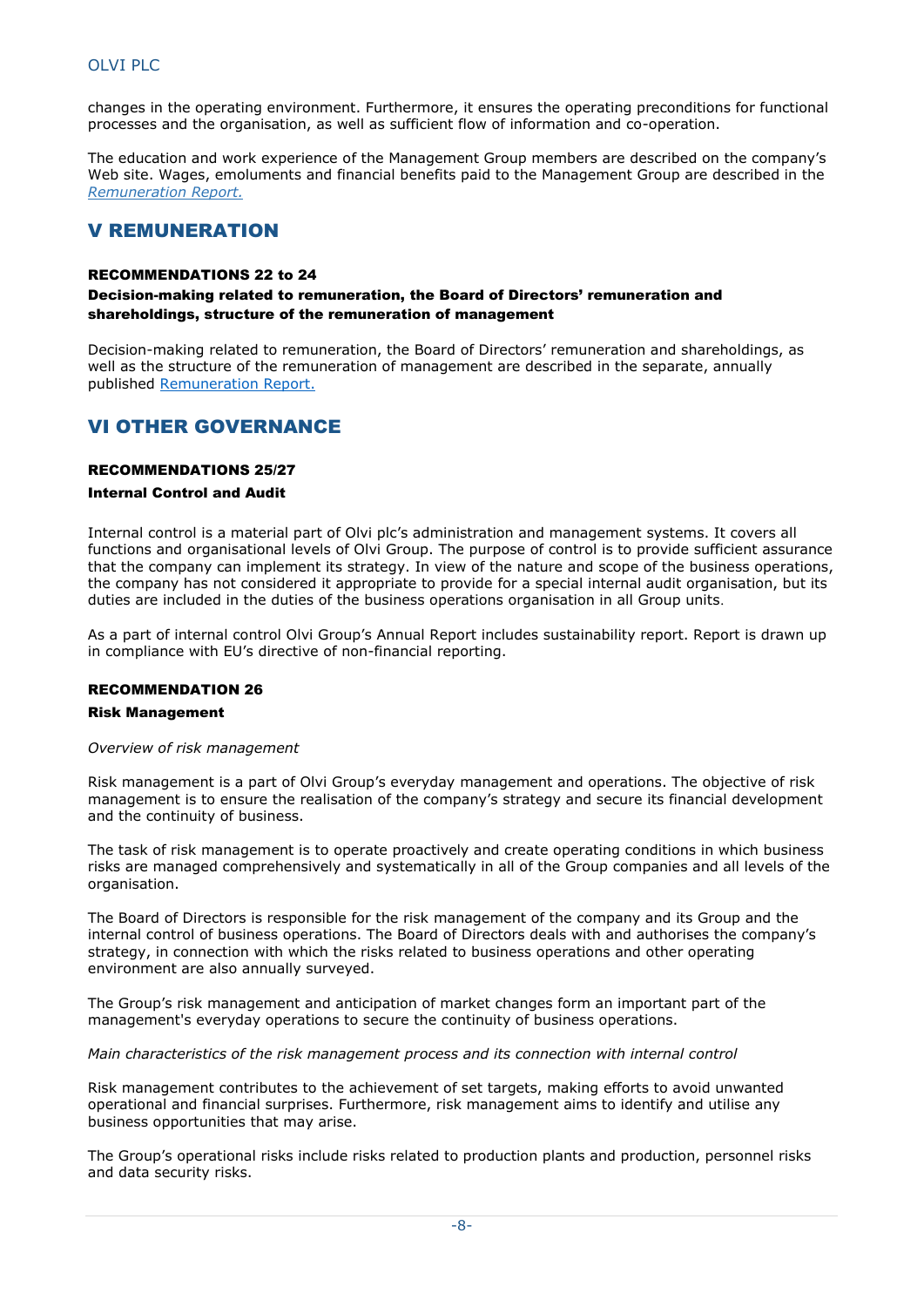The Group aims to minimise production risks through clearly documented processes, automation, quality management systems and clear procedures for decision-making and supervision. Insurance policies have been taken out to prepare for property damage and business interruptions. Insurance coverage is reviewed regularly.

The realisation of personnel risks is prevented by a backup person system, job rotation and maintaining a good working atmosphere.

The management and supervision of data security risks is centralised with the Group's information management. Olvi Group's information management is reviewed by the data security experts of the auditing firm.

The most significant identified risk areas are also taken into account in the action plans of internal control. This ensures that risk areas are monitored systematically and that the response to any situation requiring a remedy is quick.

Risk management related to financial reporting includes, for example, reports on realised results and other key figures and the preparation of forecasts. Olvi Group's financial development and risks are monitored on a monthly basis in the Board of Directors and Management Groups. In addition, the Group's Board of Directors deals with risks regularly in connection with the discussion of annual and interim reports.

#### <span id="page-9-0"></span>RECOMMENDATION 28

#### Related Party Transactions

#### *Related parties*

Olvi plc's related parties include the top management of Olvi plc: the members of the Board of Directors, the Board secretary, the Managing Director, the members of the Management Group and the Group's Development Director, as well as the spouses or common-law partners of the above and all other people belonging to their households. Furthermore, related parties are considered to include organisations in which the above persons, solely or jointly with their related parties, exercise control or have influential power over transactions in financial instruments of the issuer.

#### *Register of related parties*

Since the beginning of 2016, Olvi plc has maintained a register of the persons discharging managerial responsibilities referred to in the Market Abuse Regulation, persons closely associated with them, and their transactions. The information entered in the register is collected annually from the persons themselves. The register is not public, and the information contained in it will not be disclosed to third parties except for authorities entitled to such disclosure and the auditor. [Description of file concerning](https://www.olvi.fi/app/uploads/sites/2/2017/07/Personal-Data-Act.pdf)  [transactions by management and related parties.](https://www.olvi.fi/app/uploads/sites/2/2017/07/Personal-Data-Act.pdf)

The purpose of the register is to ensure compliance with and supervision of legal provisions concerning transactions carried out by managerial employees and their related parties in accordance with Article 19 of the Market Abuse Regulation (EU 596/2014).

#### *Notification of related party transactions*

Olvi plc's managerial employees and their related parties have observed the guidelines in the Market Abuse Regulation ((EU) No 596/2014, "MAR") with regard to notifications of their transactions since 3 July 2016. Olvi plc has provided its managerial employees with written information on the obligations arising from Article 19 of the MAR and issued guidelines on the procedure concerning notifications of transactions. After a new interpretation of the MAR in July 2017 all insider registers concerning Olvi plc's managerial employees have been updated in accordance with it.

#### *Managers' transactions*

After the closing of the insider register, Olvi plc's obligation to disclose transactions conducted by the company's managerial employees and their related parties changed as of 3 July 2016. The company publishes disclosures of transactions conducted by management and related parties at [Financial releases.](https://www.olvigroup.fi/en/releases-and-publications/search-for-releases/)

#### <span id="page-9-1"></span>INSIDER ADMINISTRATION

Olvi plc complies with the insider guidelines of Nasdaq Helsinki Ltd valid at each time. Furthermore, the Board of Directors of Olvi plc has confirmed the company's own insider guidelines that supplement those